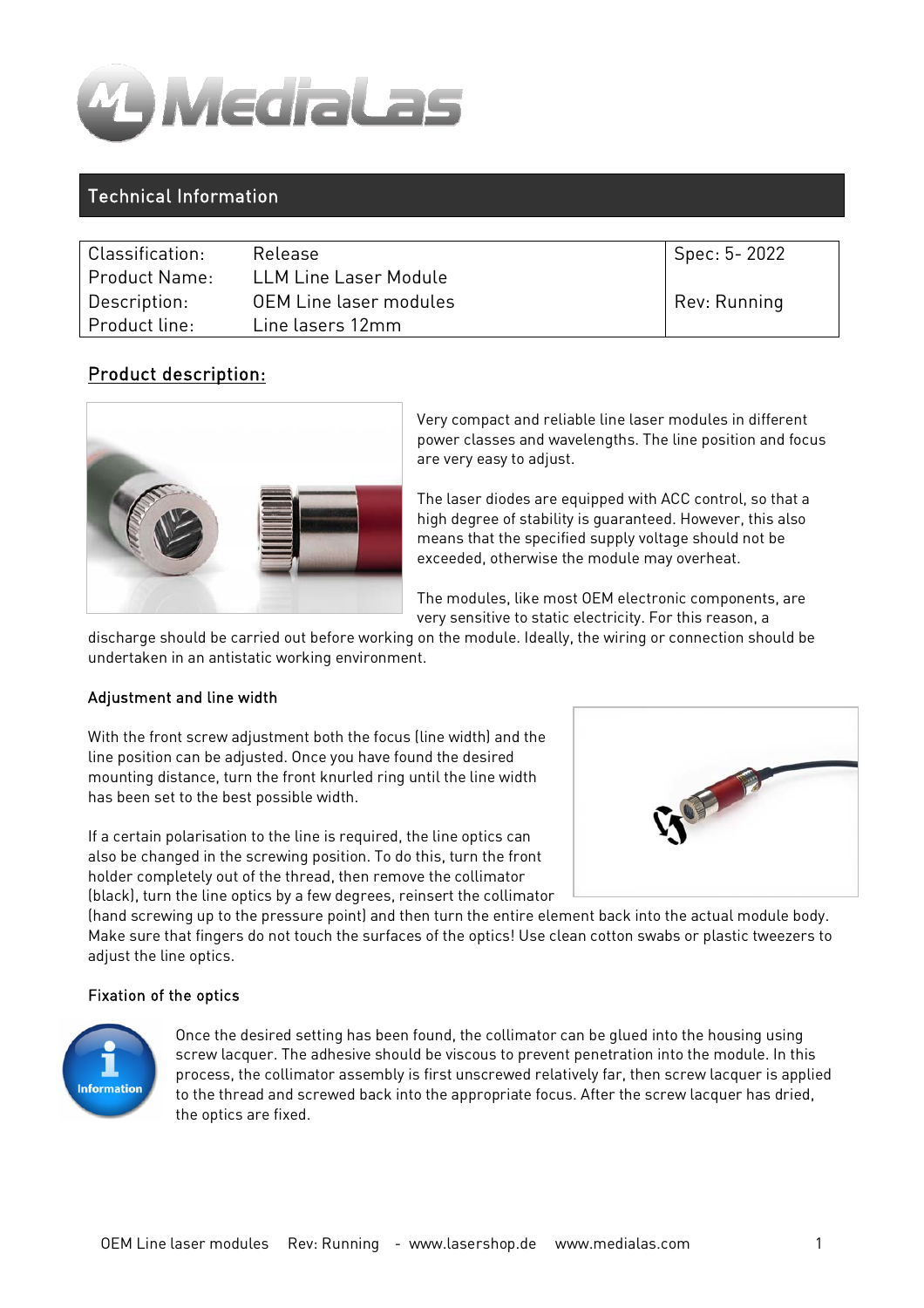# Cleaning the optics

The cleaning of the optics is critical. Dirty line optics or collimator optics become apparent through veiling and streaks around the laser line. If the optics must be cleaned, use wrapped wooden cotton swabs (available in the Lasershop) and normal window cleaners. After cleaning, make sure that they are rubbed with a dry cotton swab without pressure. Please note that the plastic optics are very sensitive to scratches. If the optical surfaces are scratched, they must be replaced. Spare parts are also available in the Lasershop.

### Assembly and heat sinking

Higher powered modules must be heatsinked for permanent operation. To achieve this, the module can be mounted or clamped in a metallic heat sink, in order to discharge the heat. It must be ensured that no concentrated pressure from a screw or the like reaches the module housing. Ideally, the module should be clamped flat.

MediaLas offers a wide range of different mounting options and brackets for mounting the line, cross and dot laser modules.

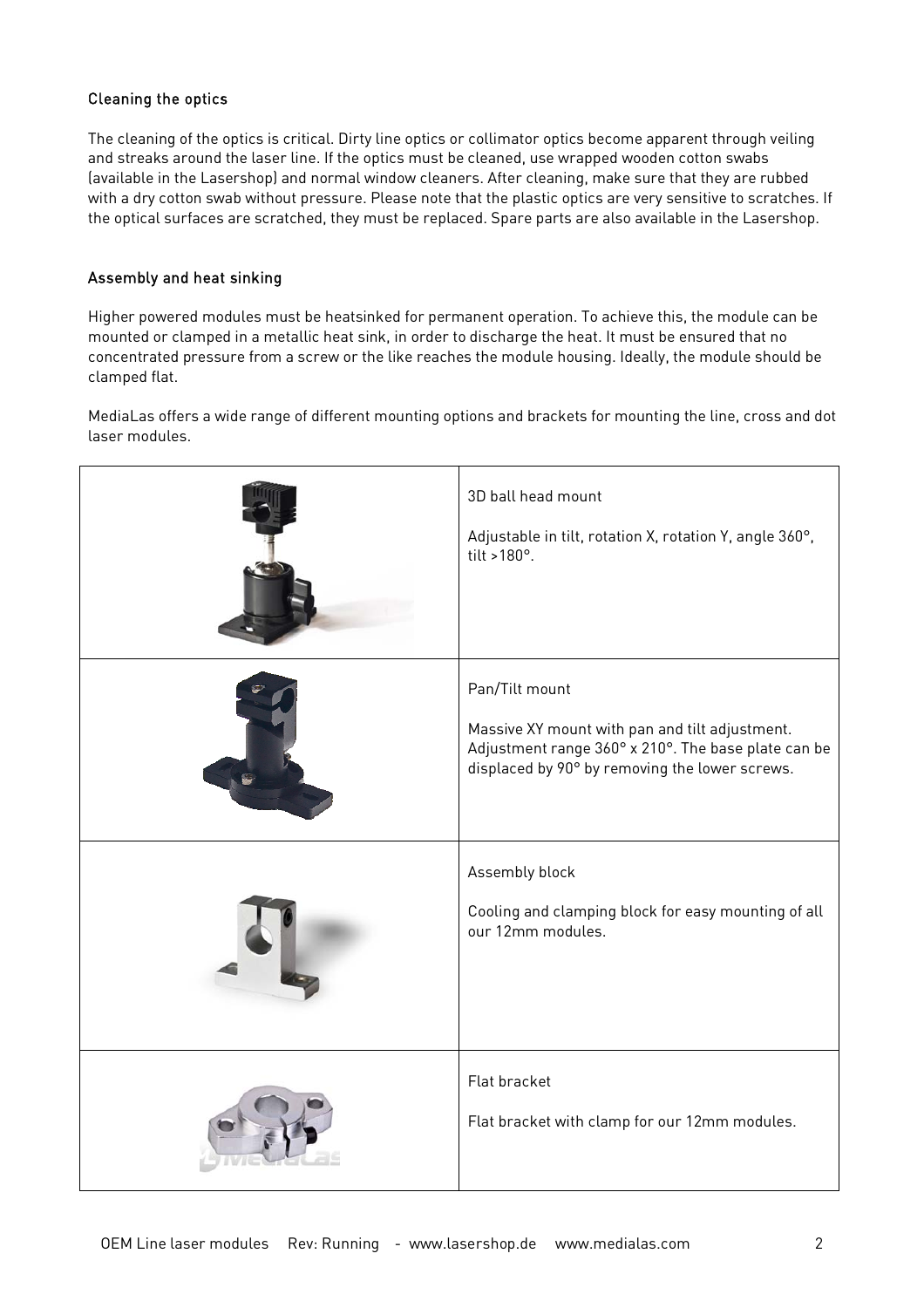# Power supply

The specified operating voltages must be adhered to in order to avoid destruction of the driver electronics. The power supply must be free of voltage peaks. If only higher voltages are available in the system in question, a simple and very effective voltage adjustment can be carried out with our StepDown module, which can be ordered separately.

In systems which also contain motors or magnetic devices, it is recommended to connect a filter upstream in the supply line in order to screen switch-on peaks. Special filters and driver boards are also available in our online shop.



With some laser modules, the positive supply or ground is located on the housing due to the design! Here care must be taken that no short-circuit to ground can occur. If necessary, the holder or module should be mounted insulated. If a plug-in power supply is used, the secondary voltage is galvanically isolated, the housing therefore does not carry any general potential.

Overview of the recommended supply voltages:

| Module      | Voltage, stabilised | Operating current  | <b>Notes</b>              |
|-------------|---------------------|--------------------|---------------------------|
|             |                     |                    |                           |
| LLM-5-650   | $3 - 5V$            | ~< 60~mA           | Plus potential on housing |
| LLM-4-635   | $3 - 5V$            | $< 60 \text{ mA}$  | Plus potential on housing |
| LLM-10-650  | $3 - 5V$            | $< 100 \text{ mA}$ | GND on housing            |
| LLM-30-650  | $3 - 5V$            | < 150 mA           | GND on housing            |
| LLM-60-650  | $3 - 5V$            | $< 160 \text{ mA}$ | GND on housing            |
| LLM-100-650 | $3.3 - 4.5 V$       | $< 200 \text{ mA}$ | GND on housing            |
| LLM-10-635  | $3 - 5V$            | $< 80 \text{ mA}$  | Plus potential on housing |
| LLM-20-635  | $3 - 5V$            | $< 100 \text{ mA}$ | Insulated                 |
| LLM-50-635  | $3 - 5V$            | $< 150 \text{ mA}$ | Insulated                 |
| LLM-100-635 | $3.3 - 4 V$         | < 180 mA           | Insulated                 |
| LLM-20-405  | $3 - 5V$ ,          | $< 200 \text{ mA}$ | Plus potential on housing |
| LLM-40-450  | $3 - 5V$            | $< 200 \text{ mA}$ | Insulated                 |
| LLM-80-450  | $3 - 5V$            | $< 250 \text{ mA}$ | Insulated                 |
| LLM-50-780  | $3.3 - 4 V$         | ca. 200 mA         | $\overline{\phantom{0}}$  |
| LLM-120-780 | $3.3 - 4 V$         | ca. 200 mA         | $\overline{\phantom{a}}$  |
| LLM-60-850  | $3.3 - 4 V$         | ca. 250 mA         | $\qquad \qquad -$         |

In addition, we offer various adapters for various supply voltages up to 230VAC. You will find an overview in the Lasershop.

### Models with a cable adapter 12-24VDC

The models with a cable adapter are supplied with two different connection cables, depending on the model. If nothing else is desired, the connections are made using open cores with ferrules. The connection diagrams must be followed in this case. The cable adapters feature reverse polarity protection.

- 1. Wire pair white / brown White: + 12 – 25VDC Brown: Ground
- 2. Wire pair black/ red Red: +12 – 25VDC Black: Ground